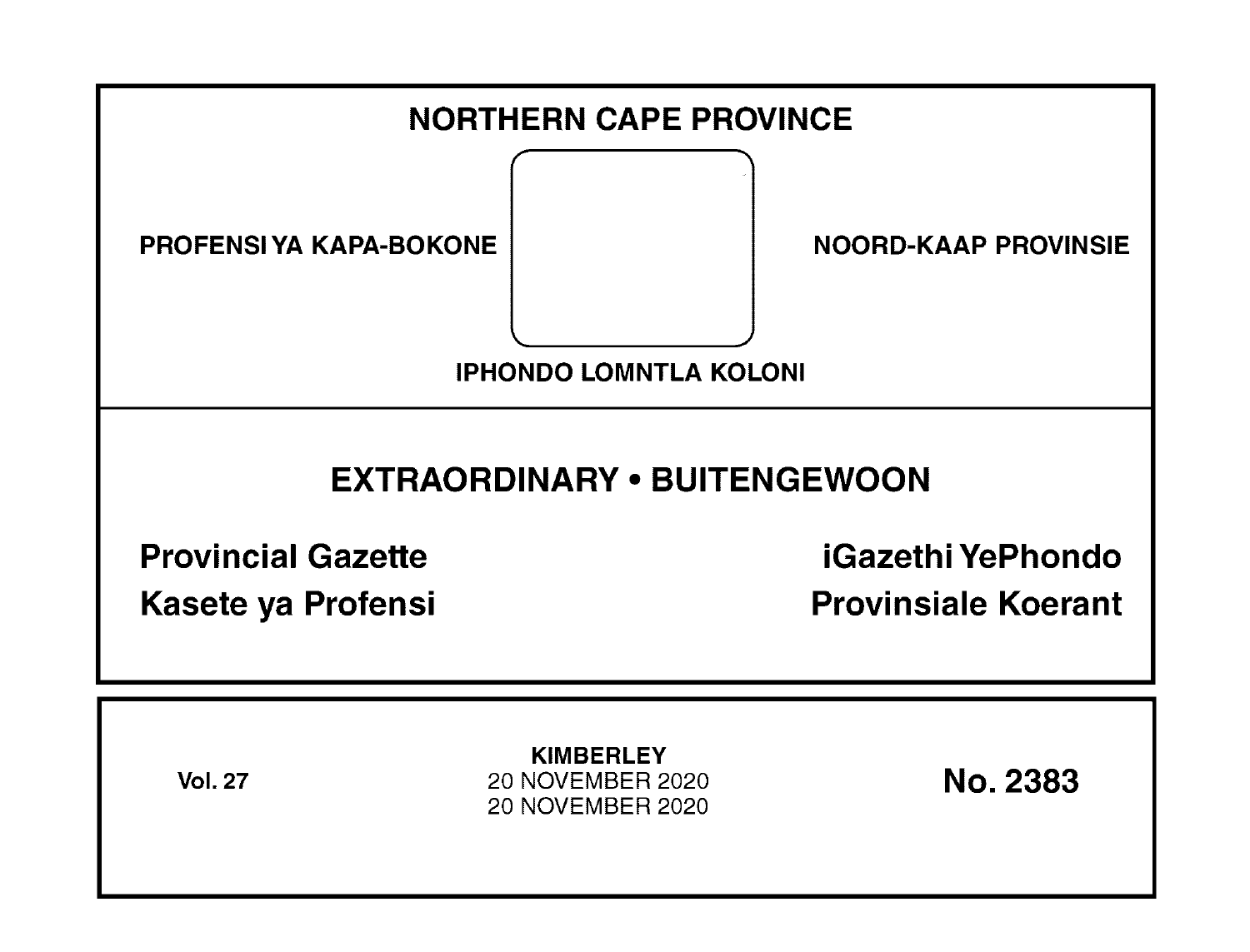# **CONTENTS**

|                                                 |  | Gazette<br>No. | Page<br>No. . |
|-------------------------------------------------|--|----------------|---------------|
| <b>GENERAL NOTICES • ALGEMENE KENNISGEWINGS</b> |  |                |               |
| 114                                             |  | 2383           |               |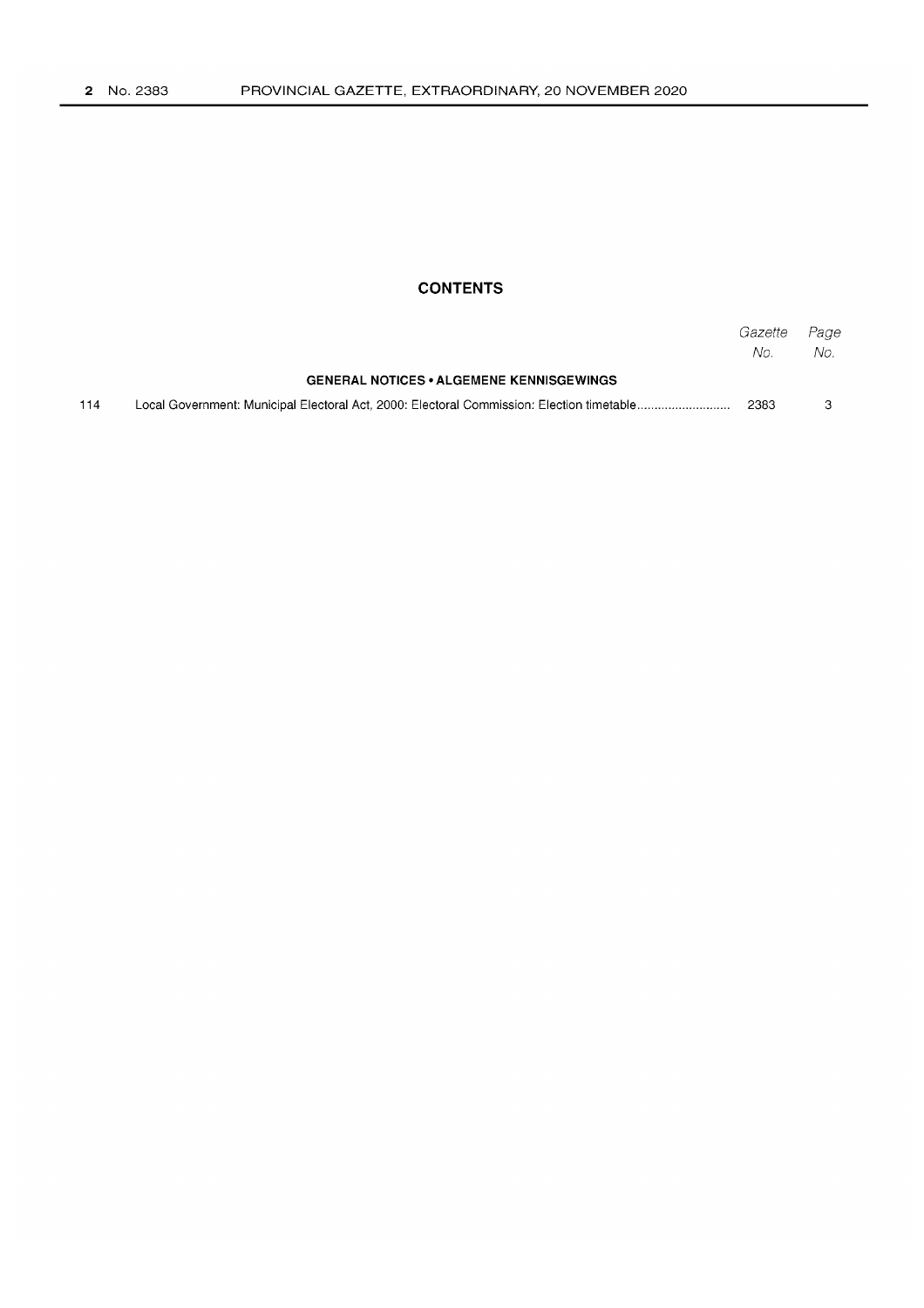# GENERAL NOTICES • ALGEMENE KENNISGEWINGS

#### **NOTICE 114 OF 2020**

# **ELECTORAL COMMISSION**

# **ELECTION TIMETABLE**

The Electoral Commission hereby gives notice that it has in terms of section 11 of the Local Government: Municipal Electoral Act, 2000, compiled the election timetable set out below to apply to the municipal by-elections to be held on 9 December 2020 in respect of Ward 3 of the Thembelihle [NC076] Local Municipality, and Ward 3 of the !Kheis [NC084] Local Municipality; as proclaimed by Provincial Notice number 112 of 2020, as published in the Provincial Gazette Extraordinary No. 2380 of the Northern Cape Province, dated 6 November 2020. A reference to "section" in this election timetable is a reference to that section in the Local Government: Municipal Electoral Act, 2000 (Act No. 27 of 2000).

# **Cut-off time for act to be performed**

1 An act required in terms of this Act to be performed by not later than a date in the election timetable must be performed before 17:00 on that date, unless otherwise specified.

# **Certification of the voters' roll**

2 By 12 November 2020 chief electoral officer must certify the segments of the voters' roll for the voting districts to be used in the by-elections in terms of section 6(2)(a).

# **Notice that lists of addresses of voting stations are available for inspection**

3 By 20 November 2020 the chief electoral officer must give notice that copies of a list of voting stations and their addresses will be available for inspection at the office of the Commission's local representative in terms of section 19(5).

# **Notice of route of mobile voting stations**

4 If the Commission decides to use mobile voting stations in the byelections, the Commission must by 20 November 2020 give notice of the route, including the locations and estimated times of stopping of each mobile voting station in terms of section 22(1).